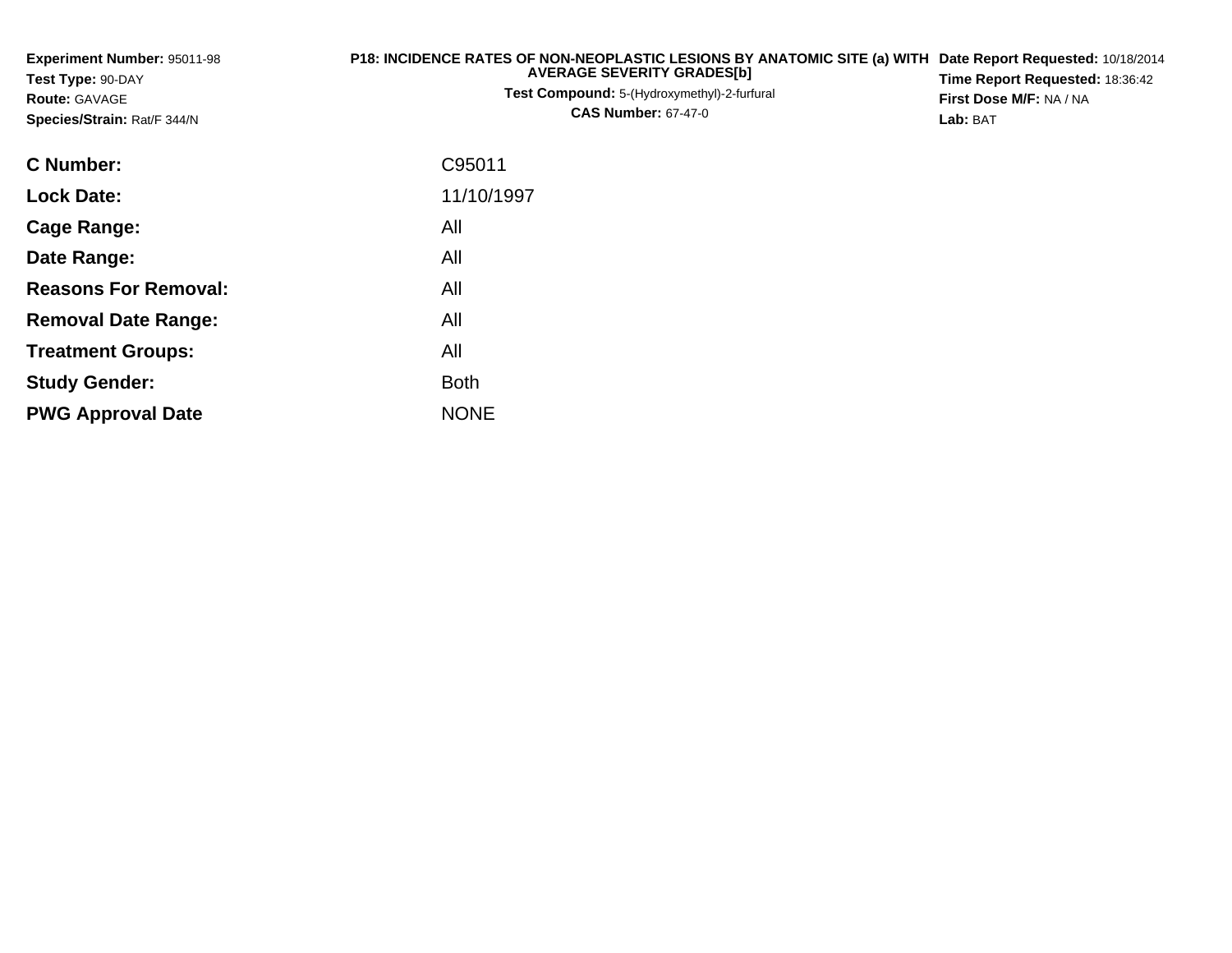| Experiment Number: 95011-98<br>Test Type: 90-DAY<br>Route: GAVAGE<br>Species/Strain: Rat/F 344/N | P18: INCIDENCE RATES OF NON-NEOPLASTIC LESIONS BY ANATOMIC SITE (a) WITH Date Report Requested: 10/18/2014<br><b>AVERAGE SEVERITY GRADES[b]</b><br>Test Compound: 5-(Hydroxymethyl)-2-furfural<br><b>CAS Number: 67-47-0</b> |          |     |              |     |              |     | Time Report Requested: 18:36:42<br>First Dose M/F: NA / NA<br>Lab: BAT |      |                   |
|--------------------------------------------------------------------------------------------------|------------------------------------------------------------------------------------------------------------------------------------------------------------------------------------------------------------------------------|----------|-----|--------------|-----|--------------|-----|------------------------------------------------------------------------|------|-------------------|
| F 344/N Rat MALE                                                                                 | 0 MG/KG                                                                                                                                                                                                                      | 94 MG/KG | 188 | <b>MG/KG</b> | 375 | <b>MG/KG</b> | 750 | <b>MG/KG</b>                                                           | 1500 | <b>MG/KG</b>      |
| <b>Disposition Summary</b>                                                                       |                                                                                                                                                                                                                              |          |     |              |     |              |     |                                                                        |      |                   |
| <b>Animals Initially In Study</b><br><b>Early Deaths</b><br><b>Natural Death</b>                 | 10                                                                                                                                                                                                                           | 10       |     | 10           |     | 10           |     | 10                                                                     |      | 10<br>$\mathbf 1$ |
| <b>Survivors</b>                                                                                 |                                                                                                                                                                                                                              |          |     |              |     |              |     |                                                                        |      |                   |
| <b>Terminal Sacrifice</b><br><b>Animals Examined Microscopically</b>                             | 10<br>5                                                                                                                                                                                                                      | 10<br>5  |     | 10<br>5      |     | 10<br>5      |     | 10<br>5                                                                |      | 9<br>5            |
| <b>ALIMENTARY SYSTEM</b><br>None                                                                 |                                                                                                                                                                                                                              |          |     |              |     |              |     |                                                                        |      |                   |
| CARDIOVASCULAR SYSTEM<br>None                                                                    |                                                                                                                                                                                                                              |          |     |              |     |              |     |                                                                        |      |                   |
| <b>ENDOCRINE SYSTEM</b><br>None                                                                  |                                                                                                                                                                                                                              |          |     |              |     |              |     |                                                                        |      |                   |
| <b>GENERAL BODY SYSTEM</b><br>None                                                               |                                                                                                                                                                                                                              |          |     |              |     |              |     |                                                                        |      |                   |
| <b>GENITAL SYSTEM</b><br>None                                                                    |                                                                                                                                                                                                                              |          |     |              |     |              |     |                                                                        |      |                   |
| <b>HEMATOPOIETIC SYSTEM</b><br>None                                                              |                                                                                                                                                                                                                              |          |     |              |     |              |     |                                                                        |      |                   |
| <b>INTEGUMENTARY SYSTEM</b><br>None                                                              |                                                                                                                                                                                                                              |          |     |              |     |              |     |                                                                        |      |                   |
| MUSCULOSKELETAL SYSTEM<br>None                                                                   |                                                                                                                                                                                                                              |          |     |              |     |              |     |                                                                        |      |                   |
| NERVOUS SYSTEM<br><b>Brain</b>                                                                   | (5)                                                                                                                                                                                                                          | (5)      |     | (5)          |     | (5)          |     | (5)                                                                    |      | (5)               |

a - Number of animals examined microscopically at site and number of animals with lesion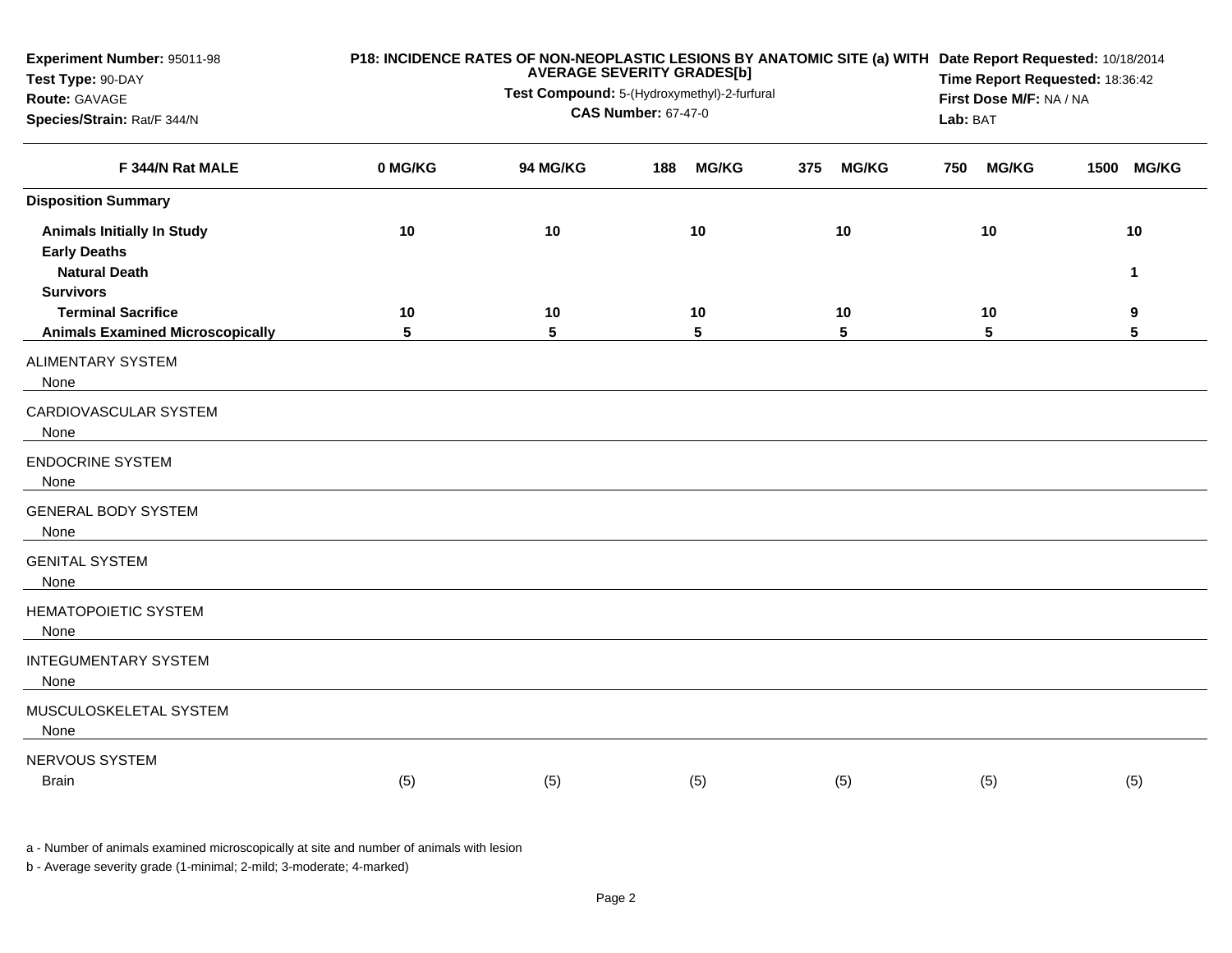| Experiment Number: 95011-98<br>Test Type: 90-DAY<br><b>Route: GAVAGE</b><br>Species/Strain: Rat/F 344/N | P18: INCIDENCE RATES OF NON-NEOPLASTIC LESIONS BY ANATOMIC SITE (a) WITH<br><b>AVERAGE SEVERITY GRADES[b]</b><br>Test Compound: 5-(Hydroxymethyl)-2-furfural<br><b>CAS Number: 67-47-0</b> |          |                     |                     |                     | Date Report Requested: 10/18/2014<br>Time Report Requested: 18:36:42<br>First Dose M/F: NA / NA<br>Lab: BAT |  |  |  |
|---------------------------------------------------------------------------------------------------------|--------------------------------------------------------------------------------------------------------------------------------------------------------------------------------------------|----------|---------------------|---------------------|---------------------|-------------------------------------------------------------------------------------------------------------|--|--|--|
| F 344/N Rat MALE                                                                                        | 0 MG/KG                                                                                                                                                                                    | 94 MG/KG | <b>MG/KG</b><br>188 | <b>MG/KG</b><br>375 | <b>MG/KG</b><br>750 | <b>MG/KG</b><br>1500                                                                                        |  |  |  |
| <b>Spinal Cord</b>                                                                                      | (5)                                                                                                                                                                                        | (5)      | (5)                 | (5)                 | (5)                 | (5)                                                                                                         |  |  |  |
| <b>RESPIRATORY SYSTEM</b><br>None                                                                       |                                                                                                                                                                                            |          |                     |                     |                     |                                                                                                             |  |  |  |
| SPECIAL SENSES SYSTEM<br>None                                                                           |                                                                                                                                                                                            |          |                     |                     |                     |                                                                                                             |  |  |  |
| URINARY SYSTEM<br>None                                                                                  |                                                                                                                                                                                            |          |                     |                     |                     |                                                                                                             |  |  |  |

\*\*\*END OF MALE DATA\*\*\*

a - Number of animals examined microscopically at site and number of animals with lesion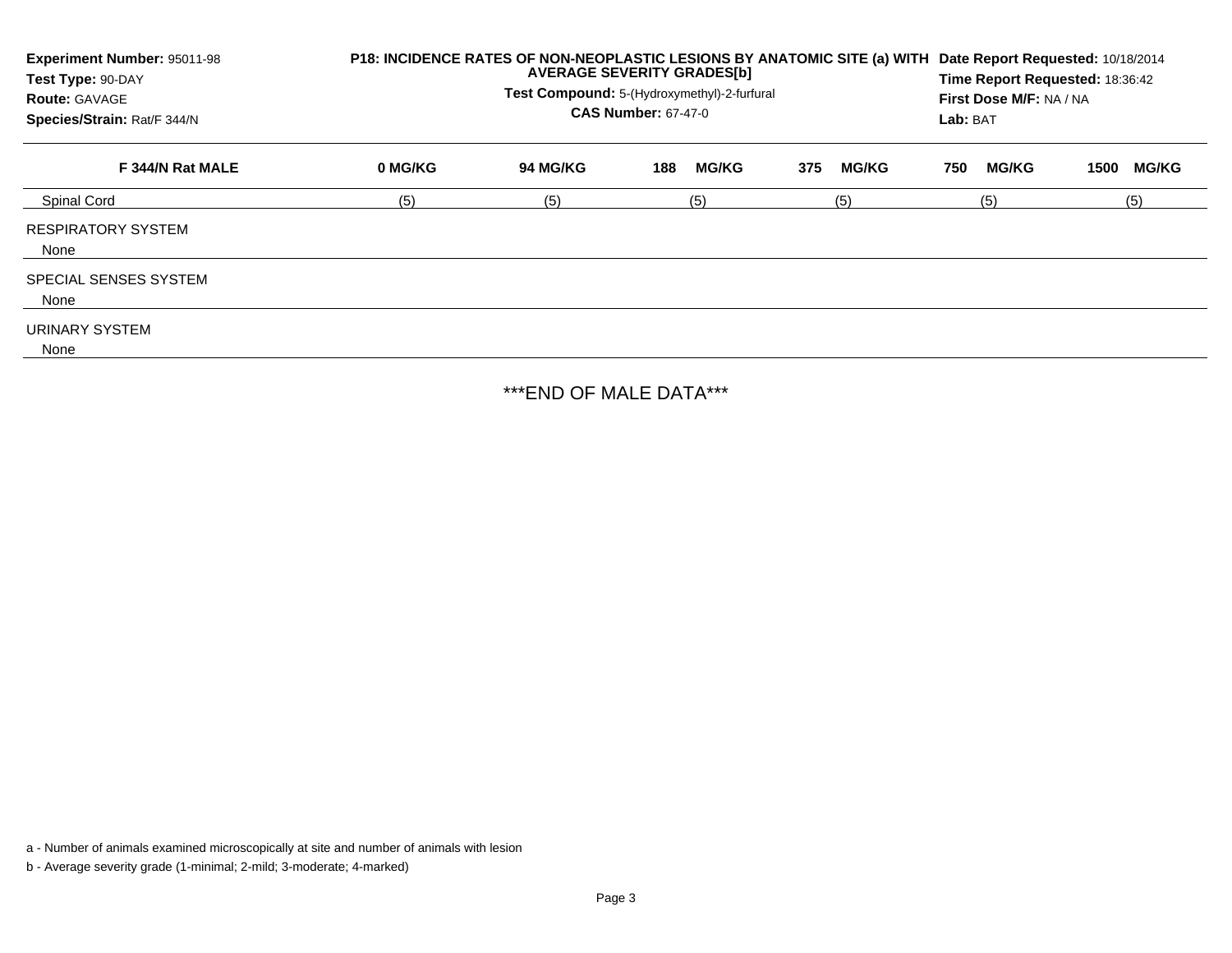| Experiment Number: 95011-98<br>Test Type: 90-DAY                                                              | P18: INCIDENCE RATES OF NON-NEOPLASTIC LESIONS BY ANATOMIC SITE (a) WITH Date Report Requested: 10/18/2014<br><b>AVERAGE SEVERITY GRADES[b]</b> |                                                                           |     |              |     |              |     | Time Report Requested: 18:36:42 |                                     |                         |  |  |
|---------------------------------------------------------------------------------------------------------------|-------------------------------------------------------------------------------------------------------------------------------------------------|---------------------------------------------------------------------------|-----|--------------|-----|--------------|-----|---------------------------------|-------------------------------------|-------------------------|--|--|
| Route: GAVAGE                                                                                                 |                                                                                                                                                 | Test Compound: 5-(Hydroxymethyl)-2-furfural<br><b>CAS Number: 67-47-0</b> |     |              |     |              |     |                                 | First Dose M/F: NA / NA<br>Lab: BAT |                         |  |  |
| Species/Strain: Rat/F 344/N                                                                                   |                                                                                                                                                 |                                                                           |     |              |     |              |     |                                 |                                     |                         |  |  |
| F 344/N Rat FEMALE                                                                                            | 0 MG/KG                                                                                                                                         | 94 MG/KG                                                                  | 188 | <b>MG/KG</b> | 375 | <b>MG/KG</b> | 750 | <b>MG/KG</b>                    | 1500                                | <b>MG/KG</b>            |  |  |
| <b>Disposition Summary</b>                                                                                    |                                                                                                                                                 |                                                                           |     |              |     |              |     |                                 |                                     |                         |  |  |
| <b>Animals Initially In Study</b><br><b>Early Deaths</b><br><b>Moribund Sacrifice</b><br><b>Natural Death</b> | 10                                                                                                                                              | 10                                                                        |     | 10           |     | 10           |     | 10                              |                                     | 10<br>1<br>$\mathbf{2}$ |  |  |
| <b>Survivors</b><br><b>Terminal Sacrifice</b><br><b>Animals Examined Microscopically</b>                      | 10<br>5                                                                                                                                         | 10<br>5                                                                   |     | 10<br>5      |     | 10<br>5      |     | 10<br>5                         |                                     | 7<br>5                  |  |  |
| <b>ALIMENTARY SYSTEM</b><br>None                                                                              |                                                                                                                                                 |                                                                           |     |              |     |              |     |                                 |                                     |                         |  |  |
| CARDIOVASCULAR SYSTEM<br>None                                                                                 |                                                                                                                                                 |                                                                           |     |              |     |              |     |                                 |                                     |                         |  |  |
| <b>ENDOCRINE SYSTEM</b><br>None                                                                               |                                                                                                                                                 |                                                                           |     |              |     |              |     |                                 |                                     |                         |  |  |
| <b>GENERAL BODY SYSTEM</b><br>None                                                                            |                                                                                                                                                 |                                                                           |     |              |     |              |     |                                 |                                     |                         |  |  |
| <b>GENITAL SYSTEM</b><br>None                                                                                 |                                                                                                                                                 |                                                                           |     |              |     |              |     |                                 |                                     |                         |  |  |
| <b>HEMATOPOIETIC SYSTEM</b><br>None                                                                           |                                                                                                                                                 |                                                                           |     |              |     |              |     |                                 |                                     |                         |  |  |
| <b>INTEGUMENTARY SYSTEM</b><br>None                                                                           |                                                                                                                                                 |                                                                           |     |              |     |              |     |                                 |                                     |                         |  |  |
| MUSCULOSKELETAL SYSTEM<br>None                                                                                |                                                                                                                                                 |                                                                           |     |              |     |              |     |                                 |                                     |                         |  |  |

NERVOUS SYSTEM

a - Number of animals examined microscopically at site and number of animals with lesion